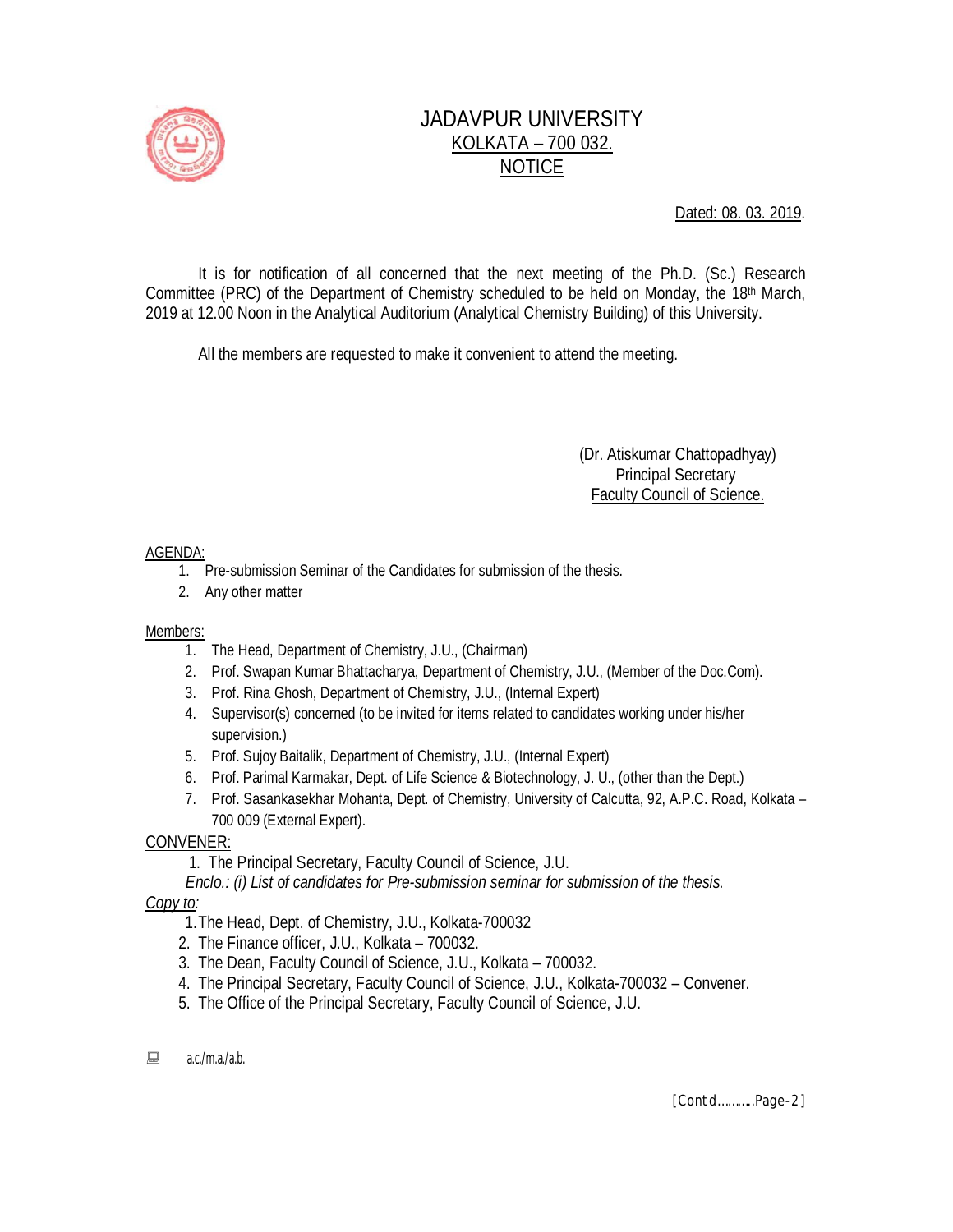*[Page-2]*

## **DEPARTMENT OF CHEMISTRY**

#### **LIST OF CANDIDATES FOR PRE-SUBMISSION SEMINAR FOR SUBMISSION OF THE THESIS**

| List of Candidates for pre-submission seminar for submission of the thesis<br>Venue: Analytical Auditorium (Analytical Chemistry Building)<br>Date: 18.03.2019<br>12-00 Noon<br>Time: |                                                            |                                                                                                                                                                                                                                        |                                                                                                                                       |                         |                                                    |  |  |
|---------------------------------------------------------------------------------------------------------------------------------------------------------------------------------------|------------------------------------------------------------|----------------------------------------------------------------------------------------------------------------------------------------------------------------------------------------------------------------------------------------|---------------------------------------------------------------------------------------------------------------------------------------|-------------------------|----------------------------------------------------|--|--|
| SI.<br>No.                                                                                                                                                                            | Name of the<br>candidates<br>[Index No]                    | Name of the<br>Supervisor/s                                                                                                                                                                                                            | Proposed Title of<br>the Thesis                                                                                                       | Date of<br>Registration | Date of<br>Publication<br>of Course<br>Work Result |  |  |
| 1.                                                                                                                                                                                    | Sri Debasish<br>Dutta<br>[Index No.:<br>75/15/Chem./23]    | Dr. Jyotirmayee<br>Dash, Associate<br>Professor, Dept.<br>of Organic<br>Chemistry,<br>I.A.C.S., 2A& B<br>Raja S.C. Mullick<br>Road, Jadavpur,<br>Kolkata-700032.                                                                       | "Design and<br>synthesis of<br>thiazole<br>polyamides for<br><b>DNA</b><br>recognition".                                              | 07.05.2015              | 12.02.2016                                         |  |  |
| 2.                                                                                                                                                                                    | Sri Avrajit<br>Manna<br>[Index No.:<br>188/13/Chem./22]    | Dr. Tanurima<br>Bhaumik,<br>Assistant<br>Professor, Dept.<br>of Chemistry,<br>J.U., Kolkata-<br>700032.                                                                                                                                | "SYNTHETIC<br><b>INVESTIGATIO</b><br><b>NS ON</b><br><b>ORGANIC</b><br><b>MOLECULES</b><br>RELATED TO<br><b>NATURAL</b><br>PRODUCTS". | 25.09.2013              | 26.03.2015                                         |  |  |
| 3.                                                                                                                                                                                    | Sri Sridhar<br>Banerjee<br>[Index No.:<br>141/15/Chem./24] | Prof. Tapan Kanti<br>Paine, School of<br>Chemical Sciences,<br>I.A.C.S., 2A& B<br>Raja S.C. Mullick<br>Road, Jadavpur,<br>Kolkata-700032.                                                                                              | "Biomimetic<br>Applications of<br>iron Complexes<br>Supported<br>Carbanionic<br>Ligands".                                             | 24.08.2015              | 12.02.2016                                         |  |  |
| 4.                                                                                                                                                                                    | Sri Surajit Dey<br>[Index No.:<br>213/16/Chem./25]         | Dr. Ganesh C.<br>Sahoo, Sr.<br>Scientist,<br>C.G.C.R.I, 196 Raja<br>S.C. Mullick Rd.,<br>Jadavpur, Kolkata-<br>32 and Dr. Sourja<br>Ghosh, Sr.<br>Scientist,<br>C.G.C.R.I, 196 Raja<br>S.C. Mullick Road,<br>Jadavpur, Kolkata-<br>32. | "Studies on<br>porous ceramic<br>membrane<br>preparation and<br>separation<br>application in<br>aqueous and non-<br>aqueous medium".  | 21.11.2016              | 17.04.2018                                         |  |  |

*[Contd………..Page-3]*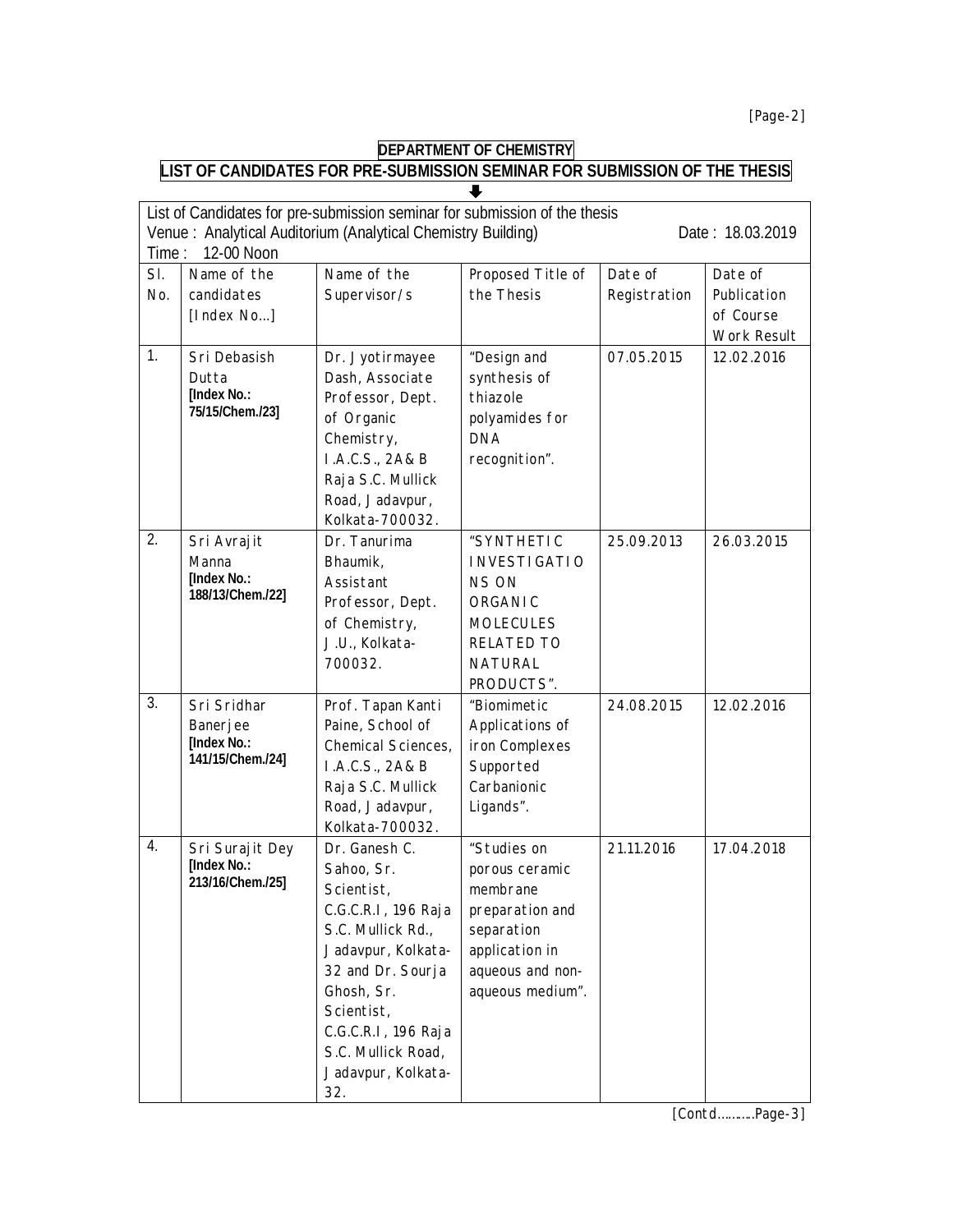*[Page-3]*

| 5. | Hasmat Khan<br>[Index No.:<br>205/16/Chem./25]                 | Dr. Sunirmal Jana,<br>Principal Scientist,<br>C.G.C.R.I, 196 Raja<br>S.C. Mullick Road,<br>Jadavpur, Kolkata-<br>700032.                                                                           | "Fabrication,<br>Characterization<br>and<br>Photoelectroche<br>mical Application<br>of Surface<br>Patterned Mixed<br>Metal (Ti,Zn,In)<br>Oxide Sol-Gel<br>Thin Films". | 17.11.2016 | 17.04.2018 |
|----|----------------------------------------------------------------|----------------------------------------------------------------------------------------------------------------------------------------------------------------------------------------------------|------------------------------------------------------------------------------------------------------------------------------------------------------------------------|------------|------------|
| 6. | Sri Tirtha<br>Mandal<br>[Index No.:<br>238/15/Chem./24]        | Dr. Jyotirmayee<br>Dash, Associate<br>Professor, Dept.<br>of Organic<br>Chemistry,<br>I.A.C.S., 2A& B<br>Raja S.C. Mullick<br>Road, Jadavpur,<br>Kolkata-700032.                                   | "Ring closing<br>metathesis based<br>approaches for<br>indole and fused<br>indole<br>heterocycles<br>from oxindole<br>building blocks".                                | 04.01.2015 | 08.11.2017 |
| 7. | Sri Surojit<br>Santra<br><b>[Index No.:</b><br>80/15/Chem./23] | Dr. Joyram Guin,<br>Associate<br>Professor, Dept.<br>of Organic<br>Chemistry,<br>I.A.C.S., 2A& B<br>Raja S.C. Mullick<br>Road, Jadavpur,<br>Kolkata-700032.                                        | "Stereoselective<br><b>Bronsted Base</b><br>Catalysis with N-<br>Heterocyclic<br>Carbene".                                                                             | 07.05.2015 | 12.02.2016 |
| 8. | Smt. Jayeeta<br>Kolay<br>[Index No.:<br>208/14/Chem./23]       | Prof. Rupa<br>Mukhopadhyay,<br>Dept. of Biological<br>Chemistry,<br>I.A.C.S., 2A& B<br>Raja S.C. Mullick<br>Road, Jadavpur,<br>Kolkata-700032.                                                     | "Protein-based<br>Molecular<br>Bioelectronics:<br>Practical Aspects<br>using Ferritin and<br>Collagen".                                                                | 28.10.2014 | 12.02.2016 |
| 9. | Sri Krishnangsu<br>Pradhan<br>[Index No.:<br>222/16/Chem./25]  | Dr. Surajit Ghosh,<br>Principal Scientist<br>& Associate Prof.,<br>Dept. of Organic &<br>Medicinal<br>Chemistry Divn.,<br>I.I.C.B., 4, Raja<br>S.C. Mullick Road,<br>Jadavpur, Kolkata-<br>700032. | "Development of<br>Novel Neuro-<br>protective<br>Pertoids and<br>Hydrogel".                                                                                            | 25.11.2016 | 17.04.2018 |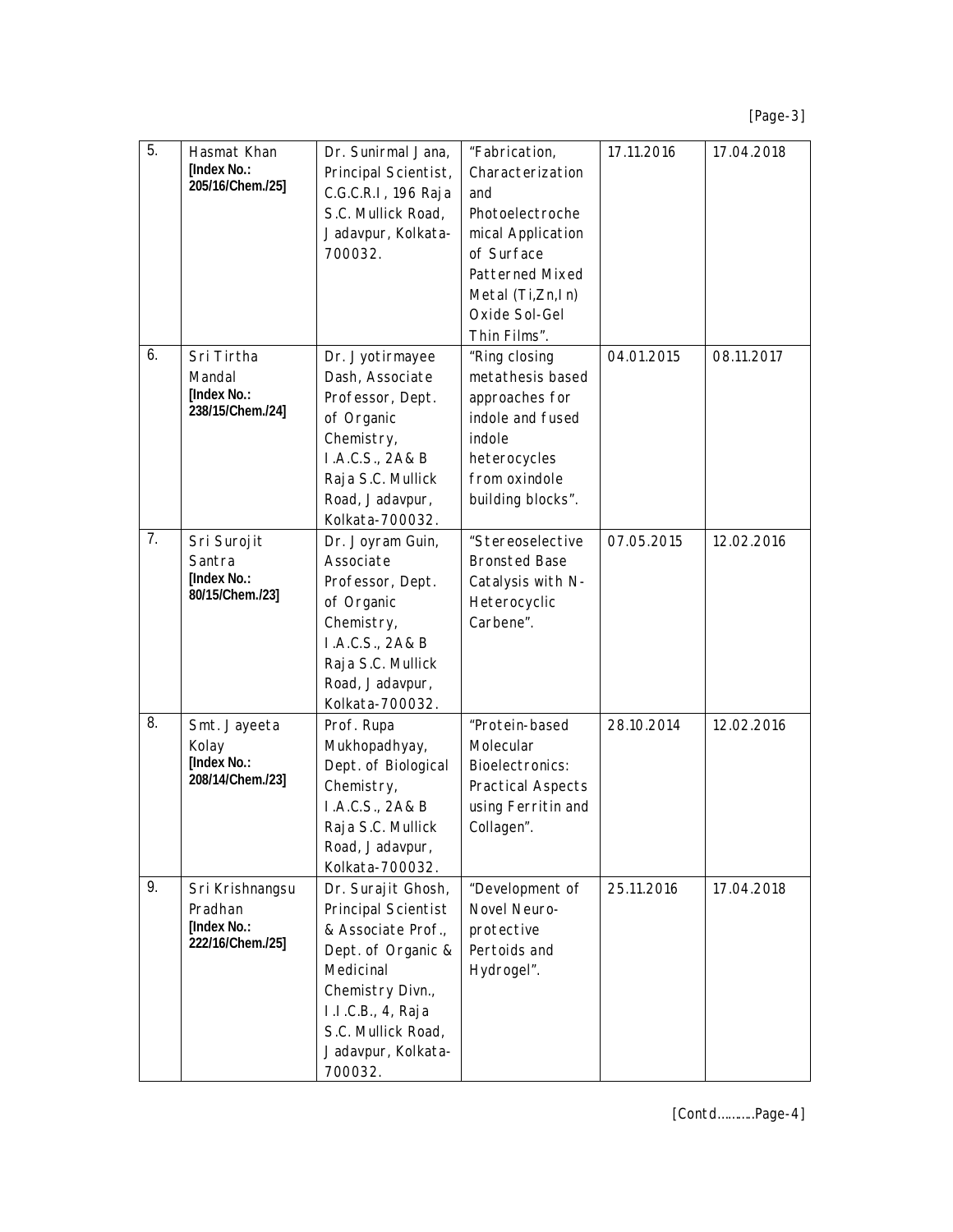| 10. | Sri Surajit<br>Barman<br>[Index No.:<br>223/16/Chem./25] | Dr. Surajit Ghosh,<br>Principal Scientist<br>& Associate Prof.,<br>Dept. of Organic &<br>Medicinal<br>Chemistry Divn.,<br>I.I.C.B., 4, Raja<br>S.C. Mullick Road,<br>Jadavpur, Kolkata-<br>700032. | "Design,<br>Synthesis and<br>Targeted<br>Delivery of<br>Microtubule<br>binding<br>Molecules".                                                                                                                                           | 25.11.2016 | 17.04.2018 |
|-----|----------------------------------------------------------|----------------------------------------------------------------------------------------------------------------------------------------------------------------------------------------------------|-----------------------------------------------------------------------------------------------------------------------------------------------------------------------------------------------------------------------------------------|------------|------------|
| 11. | Sri Debjit Dutta<br>[Index No.:<br>165/16/Chem./25]      | Dr. Mukul Chandra<br>Paul, Principal<br>Scientist,<br>C.G.C.R.I, 196 Raja<br>S.C. Mullick Road,<br>Jadavpur, Kolkata-<br>700032.                                                                   | "Development of<br>Chromium doped<br>nano-engineered<br>YAS glass based<br>optical fibers<br>with and without<br>rare-earths for<br>use as a saturable<br>absorber to make<br>pulse fiber laser<br>along with<br>broadband<br>sources". | 30.08.2016 | 17.04.2018 |
| 12. | Smt. Moumita<br>Jash<br>[Index No.:<br>264/15/Chem./24]  | Dr. Chinmay<br>Chowdhury,<br>Principal Scientist<br>& Deputy Head,<br>Organic &<br>Medicinal<br>Chemistry<br>Division, I.I.C.B.,<br>4, Raja S.C.<br>Mullick Road,<br>Jadavpur, Kolkata-<br>700032. | "Devlopment of<br>New Methods for<br>the Synthesis of<br>heterocycles of<br>Biological<br>Interest".                                                                                                                                    | 18.11.2015 | 17.04.2018 |
| 13. | Smt. Ankita Roy<br>[Index No.:<br>25/16/Chem./24]        | Dr. Partha Roy,<br>Associate<br>Professor, Dept.<br>of Chemistry,<br>J.U., Kolkata-<br>700032.                                                                                                     | "Studies on<br>Development of<br>Fluoreseence<br>Chemosensors<br>for Cations".                                                                                                                                                          | 18.02.2016 | 07.02.2017 |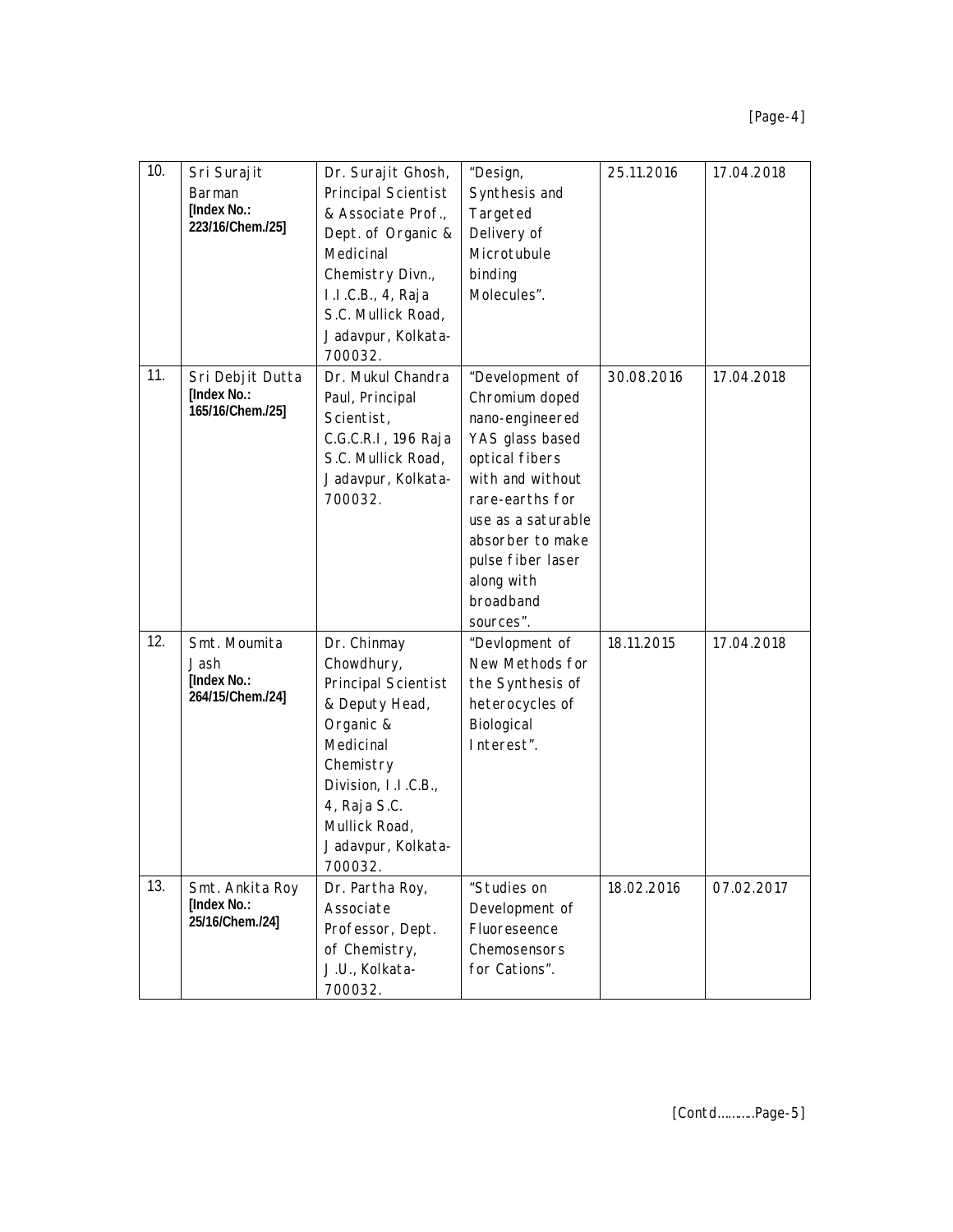| 14. | Sri Raju Bej<br>[Index No.:<br>124/16/Chem./25]                  | Dr. Suhrit Ghosh,<br>Professor and<br>Head, School of<br>Applied &<br>Interdisciplinary<br>Science (SAIA),<br>I.A.C.S., 2A& B,<br>Raja S.C. Mullick<br>Road, Jadavpur,<br>Kolkata-700032.                                                                                                                                  | "Poly(disulfide)s:<br>Synthesis and<br>Biological<br>Application".                                                        | 02.08.2016 | 08.11.2017 |
|-----|------------------------------------------------------------------|----------------------------------------------------------------------------------------------------------------------------------------------------------------------------------------------------------------------------------------------------------------------------------------------------------------------------|---------------------------------------------------------------------------------------------------------------------------|------------|------------|
| 15. | Sri Sabuj Kanti<br>Das<br>[Index No.:<br>167/16/Chem./25]        | Prof. Asim<br>Bhaumik, School<br>of Materials<br>Science, I.A.C.S.,<br>2A& B, Raja S.C.<br>Mullick Road,<br>Jadavpur, Kolkata-<br>700032.                                                                                                                                                                                  | "Exploration of<br>Porosity in<br>Nanomaterials:<br>Design, Synthesis<br>and Applications".                               | 06.09.2016 | 09.01.2019 |
| 16. | Sri Biswajit<br><b>Biswas</b><br>[Index No.:<br>227/16/Chem./25] | Dr. Prashant<br>Chandra Singh,<br>Assistant<br>Professor, Dept.<br>of Spectroscopy,<br>I.A.C.S., 2A& B,<br>Raja S.C. Mullick<br>Road, Jadavpur,<br>Kolkata-700032.                                                                                                                                                         | "Spectroscopic<br>Investigation<br>about the<br>Unfolding<br>Pathways of<br>Proteins Induced<br>by Denaturing<br>agents". | 25.11.2016 | 09.01.2019 |
| 17. | Sri Subir Panja<br>[Index No.:<br>203/16/Chem./25]               | Prof. B. C. Ranu,<br>Senior Scientist,<br>Dept. of Organic<br>Chemistry,<br>I.A.C.S., 2A& B,<br>Raja S.C. Mullick<br>Road, Jadavpur,<br>Kolkata-700032<br>and Dr. Joyram<br>Guin, Associate<br>Professor, Dept.<br>of Organic<br>Chemistry,<br>I.A.C.S., 2A& B,<br>Raja S.C. Mullick<br>Road, Jadavpur,<br>Kolkata-700032. | "Transition Metal<br>Catalyzed<br>Reactions for the<br>Synthesis of<br>Useful<br>Molecules".                              | 16.11.2016 | 09.01.2019 |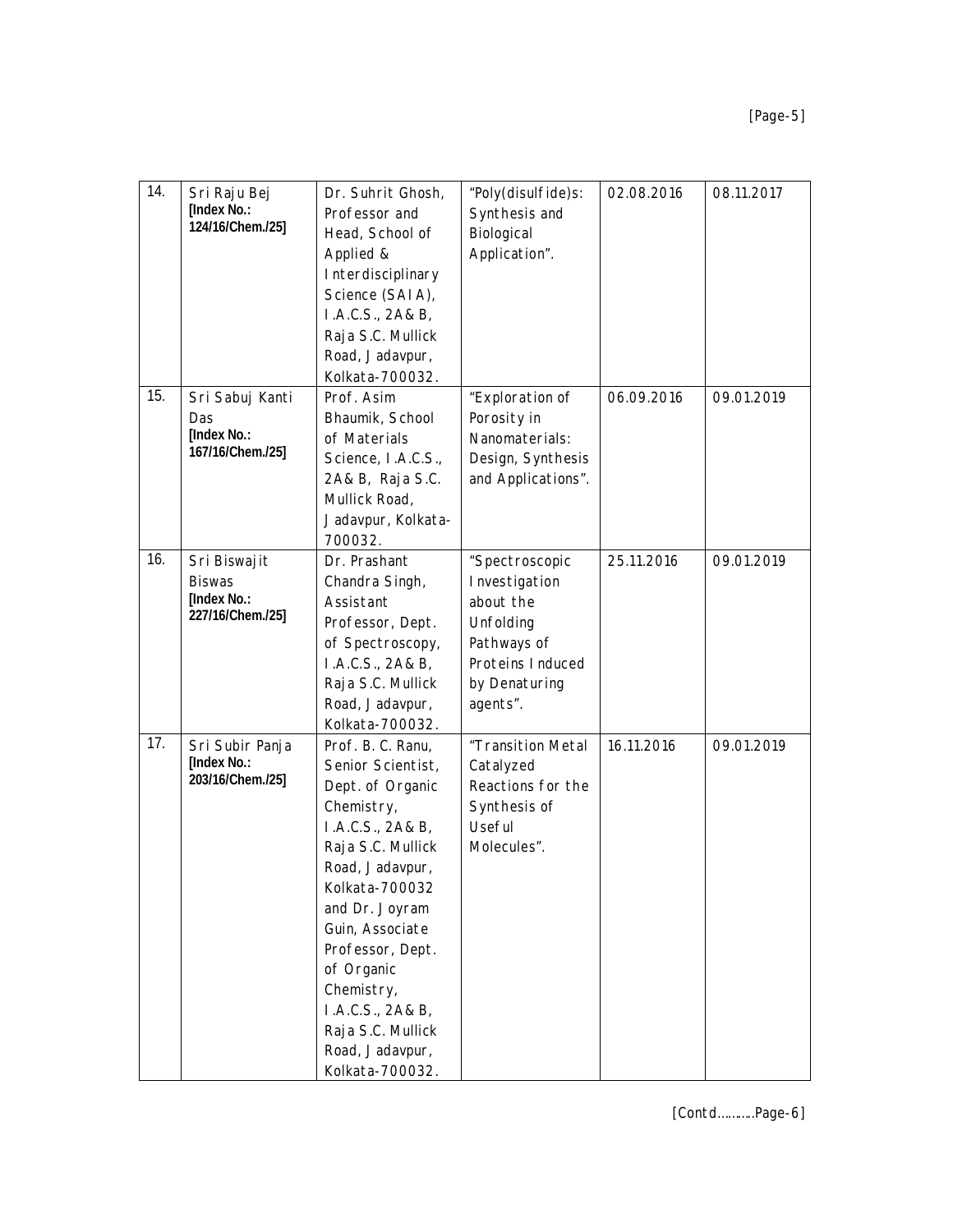| 18. | Smt. Madhurima<br>Das<br>[Index No.:<br>68/14/Chem./23]       | Dr. Somenath Roy,<br>Senior Scientist,<br>C.G.C.R.I, Khurja,<br>Uttar Pradesh-<br>203 131, India.                                                                                                                                                                  | "Conducting<br>Polymer-based<br>Composites for<br><b>Chemical Sensing</b><br>and Wastewater<br>Treatment".                     | 22.04.2014 | 29.01.2016 |
|-----|---------------------------------------------------------------|--------------------------------------------------------------------------------------------------------------------------------------------------------------------------------------------------------------------------------------------------------------------|--------------------------------------------------------------------------------------------------------------------------------|------------|------------|
| 19. | Sri Nabhendu Pal<br><b>[Index No.:</b><br>190/15/Chem./24]    | Dr. Amit<br>Majumdar,<br>Associate<br>Professor, School<br>of Chemical<br>Sciences, I.A.C.S.,<br>2A& B, Raja S.C.<br>Mullick Road,<br>Jadavpur, Kolkata-<br>700032.                                                                                                | "Reactivity of<br>Dioxygen and<br>Nitric Oxide with<br>Nonheme<br>Diiron(II)-<br>Thiolates/hydros<br>ulfides".                 | 13.10.2015 | 12.02.2016 |
| 20. | Sri Samrat Das<br>Adhikari<br>[Index No.:<br>186/15/Chem./24] | Prof. Narayan<br>Pradhan, Dept. of<br>Material Sciences,<br>I.A.C.S., 2A& B,<br>Raja S.C. Mullick<br>Road, Jadavpur,<br>Kolkata-700032.                                                                                                                            | "Synthesis of<br>Mn-doped 2D and<br>3D C <sub>s</sub> PbCl <sub>3</sub><br>nanocrystals and<br>their optical<br>properties".   | 13.10.2015 | 12.02.2016 |
| 21. | Sri Arijit Halder<br>[Index No.:<br>20/15/Chem./23]           | Dr. Debajyoti<br>Ghoshal, Associate<br>Professor, Dept.<br>of Chemistry,<br>J.U., Kolkata-<br>700032.                                                                                                                                                              | "DESIGN OF<br><b>DYNAMIC</b><br>COORDINATIO<br>N POLYMERS<br>WI TH<br><b>DIFFERENT</b><br><b>FUNCTIONALIT</b><br>Υ".           | 03.02.2015 | 29.01.2016 |
| 22. | <b>Israr Ahmed</b><br>[Index No.:<br>21/16/Chem./24]          | Dr. Pradip Kr.<br>Mahapatra,<br>Associate<br>Professor, Dept.<br>of Chemistry,<br>J.U., Kolkata-<br>700032 and Prof.<br>Siddhartha Roy,<br>Dept. of<br>Biophysics, Bose<br>Institute, P-1/12,<br>C.I.T. Road,<br>Scheme-VIIM,<br>Kankurgachi,<br>Kolkata- 700 054. | "Nanoscale<br>modification of<br>therapeutic<br>peptides to<br>improve tissue<br>distribution and<br>cell type<br>targetting". | 09.02.2016 | 07.02.2017 |

*[Contd………..Page-7]*